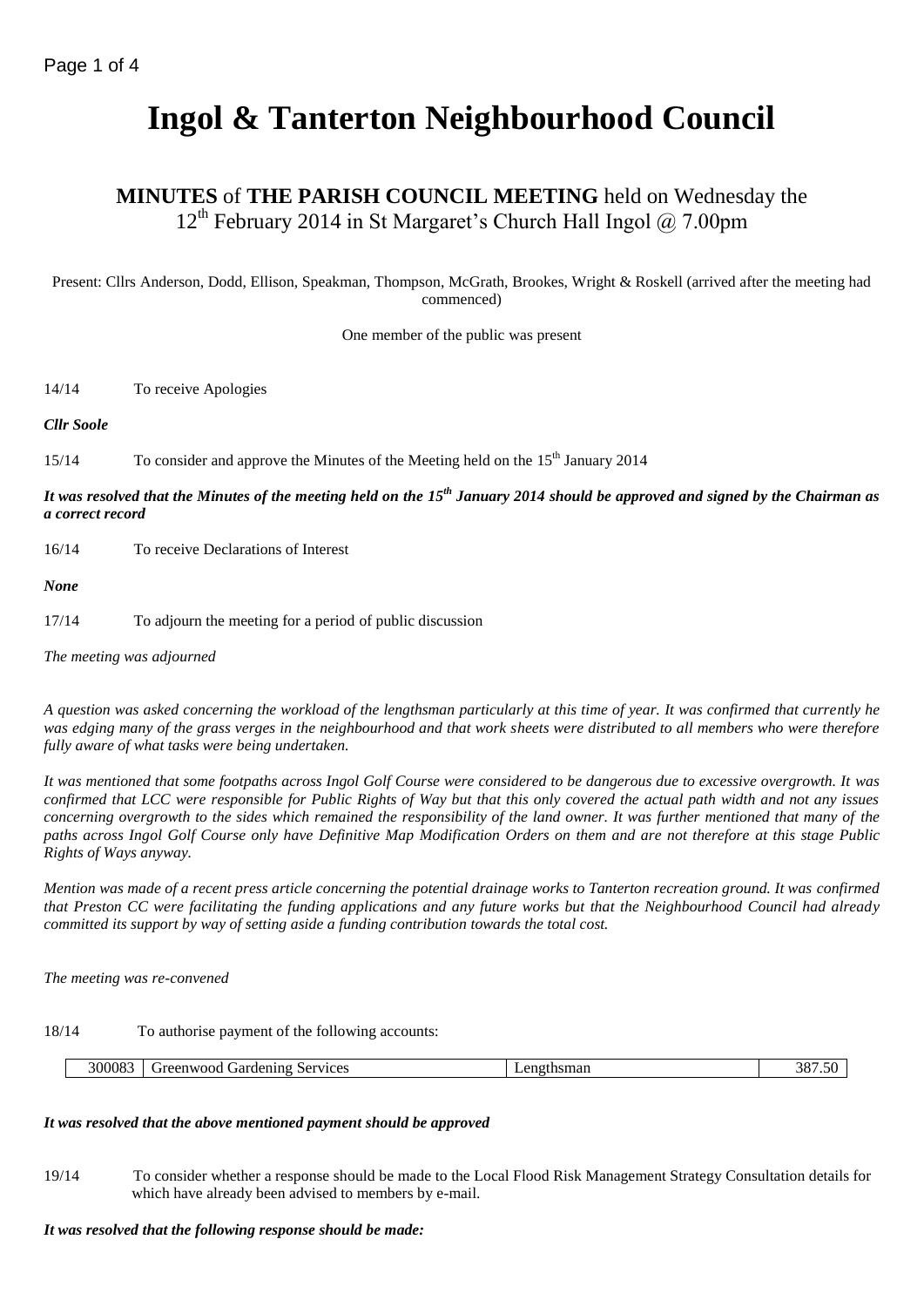# Page 2 of 4

*I&TNC recognise the quantity and quality of the work so far put into developing a Flood Risk Management Strategy.*

*Although I&T may not be at risk presently from flooding, localised pluvial flooding has been recorded in several areas of our ward, namely at the bottom of Tag Lane outside of what was Tulketh High School, down Cottam Lane from the canal bridge, Tanterton village green and the footpaths along the western side of Tanterton Hall Road. Concern is raised with the probability that pluvial flooding could occur south of the proposed North West Preston housing expansion due to the reduction of soak away land unless adequate SUDs are implemented into the proposed developments. It is therefore essential that the Flood Risk Management Strategy is implemented as a Supplementary Planning Guidance document. This strategy would then be consulted as part of the planning process to ensure that flood risk management issues are adequately considered and covered.* 

*Concern is also raised with the probability that funding may be insufficient to cover the necessary infrastructure maintenance in the agricultural land to the North of Ingol ward, the current waterways including the streams and canal which run through our ward.*

*It is essential that funds are also available for local community awareness of flood risks and corrective actions to reduce foul sewer overload with rainwater runoff and future flood risk investments as a result of increased housing developments. It is imperative therefore, that Central Government make available the necessary funds and not restrict the grants available.* 

20/14 To consider whether a response is required to the Preston CC Cabinet Budget Proposals details of which have already been advised to members by e-mail.

#### *It was resolved that this Council should raise its concerns with regard to the proposed withdrawal of funding for PSCOs since this might lead to a reduction in numbers and that LCC should be asked to find alternative savings.*

21/14 To consider whether a response is required to the NW Masterplan Consultation details of which have already been advised to members by link to Preston CC website and for which a proposed response is enclosed.

*It was resolved that the following response should be made:*

#### *Proposed Secondary School*

*A new secondary school is proposed to service this area. The site is relatively close to the existing Broughton site. It is understood that Broughton is at or nearing capacity, although this will need confirmation through a study into forecast pupil numbers. It is further understood that a viable unit size is some six hundred plus pupils. The proposed secondary school facility is at the end of the intended public transport corridors. However, there is an existing secondary school site, currently mothballed, at the heart of existing communities; the Tulketh High School site on Tag Lane on the Ingol and Cadley ward boundary. The Tulketh site lies on a well serviced public transport route which is to be enhanced under the Masterplan proposals. It lies at the heart of the Ingol, Tanterton, Cadley and Cottam communities. The site would readily service the proposed communities of North West Preston. As such it is more readily accessible to these communities than either Broughton or Fulwood Academy. The Tulketh site was closed relatively recently under the pretext of a falling demographic. Either the argument for a falling demographic is correct or there is a demonstrable need for an eight hundred pupil secondary school. If the latter then we would propose that the current Tulketh site should be resurrected as part of the development of North West Preston. This would have the benefit of providing a positive focus for our existing communities of Ingol, Tanterton, Cadley and Cottam. It would also save LCC some £11m on the construction of the new secondary school.*

## *Proposed Leisure Facilities*

*The proposed major leisure facility is closely allied to the proposed secondary school site. It is important that the proposed leisure facility is able to be used as a true community facility; ie, it is allied to but not wholly accessed by or dependent on the secondary school. It is essential that it is able to operate as an independent facility that is able to be used by the school and is not subject to restricted access or opening times other than say during dedicated school usage. Typically, the relationship enjoyed by Fulwood Leisure Centre/ Academy and Fulwood High school on a co joined site is a good example.*

*A third swimming pool for Preston on the site would be a nice to have. Such a facility has been long talked about. It would give the flexibility to close one of the two existing pools during periods of intensive re refurbishment without radically affecting access to swimming. The question is how the additional running costs would be met in the current climate. This may well dictate the outcome, unfortunately.*

## *Proposed District Centre*

*The Masterplan includes a proposal for a Local Centre on the route of the proposed EWLR between Sandy Lane and Tabley Lane. The nature and scope of this Local Centre needs to be well defined. There are already nearby Local Centres at Tanterton and Granton Walk, Ingol. Tanterton suffers from not being on the 'main drag', Tag Lane, through the area. Granton Walk is more successful; it includes a mix of retail outlets including a small Co-op store and a library. There was at one time a CLNT proposal for a Local Centre at Wychnor; this was never built. It might have provided a useful local facility. Similarly there was a CLNT*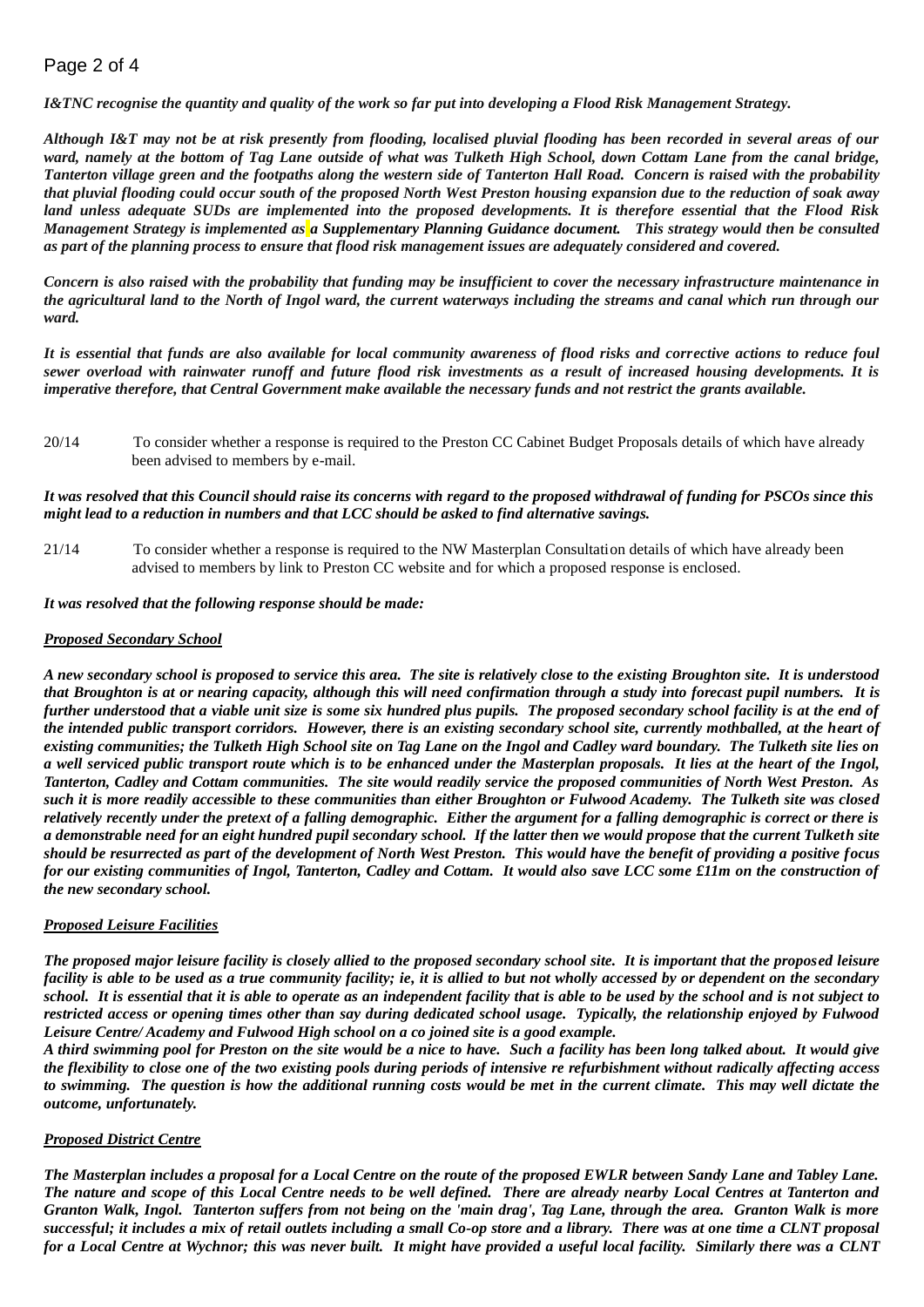## Page 3 of 4

*proposal for a District Centre on land at Cottam. It is understood that the site was earmarked for a large retail facility. The Cottam development was not fully completed and the District Centre never materialised. That District Centre has effectively moved to the nearby Cottam Brickcroft site. This site has outline permissions for a mixed development of a Tesco store, retail outlets, offices, apartments and a marina. However, under the current economic climate it is understood that the nature of this development is currently being re considered. The scope of the Tesco store is being reviewed as is the mix of retail, office and apartments. The Brickcroft development is considered by the Neighbourhood Council as fundamental to ensuring much needed employment prospects in the Ingol area. It is crucial to the success of the Brickcroft development and also to the proposed District Centre that the definition, scope and extent of both sites is better defined; particularly so as the Brickcroft site might yet be subject to a further Planning Application. Through this Masterplan consultation it is hoped that the Brickcroft proposals can be re invigorated through the direct intervention of PCC and LCC.*

*An extension to the Ingol Health Centre has been proposed for some time. Land has been acquired for the purpose. The existing facility is noted at being at capacity. The proposed development of North West Preston would provide the ideal opportunity to justify and fund this extension of the Health Centre.*

#### *Public Transport*

*The Neighbourhood Council welcomes the designation of Tag Lane as a priority bus corridor with the added emphasis on making it more attractive to walkers and cyclists. However, the provision of a priority bus service to the North West Preston development must not be at the expense of the existing services to Ingol and Tanterton. These serve areas of multiple deprivation and as such the bus services currently enjoyed are an asset to Ingol and Tanterton.*

#### *Cottam Railway Station*

*The location of the proposed railway station to serve Cottam and the development of North West Preston is shown on the Masterplan as being accessed from the PWDR. As such it is on the western limit of the proposed Preston urban area. We still consider that a better location would be that shown in the original CLNT plans for Cottam, on Tom Benson Way adjacent to the UCLAN sports arena. It would be accessible to the Guild Wheel and associated cycling routes; it would have direct access onto/off Tom Benson Way at an existing roundabout and as such it would be readily accessible by car to Ingol, Lea, Cottam and North West Preston; there is ample room for adequate car parking; it would be adjacent to the proposed Cottam district centre at Cottam Brickcroft and as such could be well served by a bus service, thus giving an integrated transport solution.*

#### *East-West Link Road (EWLR)*

*The link road deliberately connects with the proposed North to South Distributor Road (PWDR). The Distributor Road is proposed to run from a new junction at the M55 motorway at Swillbrook to Blackpool Road close to the Lea Gate; with a proposed extension across the River Ribble at some future date. The East-West Link Road winds its way through the various housing development sites. It serves these housing developments and the local service centre. Hence it deliberately provides a proposed ready access from these developments both to the motorway network and to the employment area. The current proposal as shown on the Masterplan drawing is for this Link Road to connect at its eastern end with Tom Benson Way/Lightfoot Lane at some point between Walkers Lane and Wychnor; to the west of the Lightfoot Lane crossing of the WCML. Lightfoot Lane/Eastway accesses the motorway network at the Broughton roundabout. As such it might prove attractive for the generated traffic to travel east to join the motorway at the Broughton roundabout junction. It is understood that this roundabout and the local network currently have restricted capacity. Works to improve capacity have recently been completed. Despite the traffic forecasting and modelling to date the Transport Assessment has yet to conclusively demonstrate that such solutions will prove the long term solution in practice. Traffic emanating from the proposed developments will further exacerbate the situation for all users. There is no demonstrable proposal at present to improve the WCML crossing nor the length of Lightfoot Lane/Eastway and connection to the Broughton roundabout. Some fifty per cent of traffic is shown as travelling to/from the Leeds/Manchester/Liverpool corridor and beyond using the M6/M61/M65/M66 motorways. Traffic forecasting seems to be based upon the relative flows on the new EWLR and Lightfoot Lane/Eastway being self-regulating to the extent that traffic will travel west to access the PWDR and hence the motorway network. As such, it would make far more sense to actively persuade traffic from the proposed developments to travel west to join the motorway network. The current traffic modelling assessments and proposals show that this should happen without any direct intervention. However, the traffic modelling to date itself is subject to significant anomalies in the east/west traffic distributions. This alternative should be investigated.* 

*The proposed Construction Travel Plans (CTPs) should designate the proposed EWLR as the primary means of access for construction traffic to all developments throughout the whole of the construction phasing. Indeed, once a stable 'trace' of the EWLR has been constructed through the development then heavy construction traffic and materials deliveries for all development sites should be made to utilise it. This would obviate the need for construction vehicles, particularly materials deliveries, to access the development sites along what are unsuitable rural lanes.*